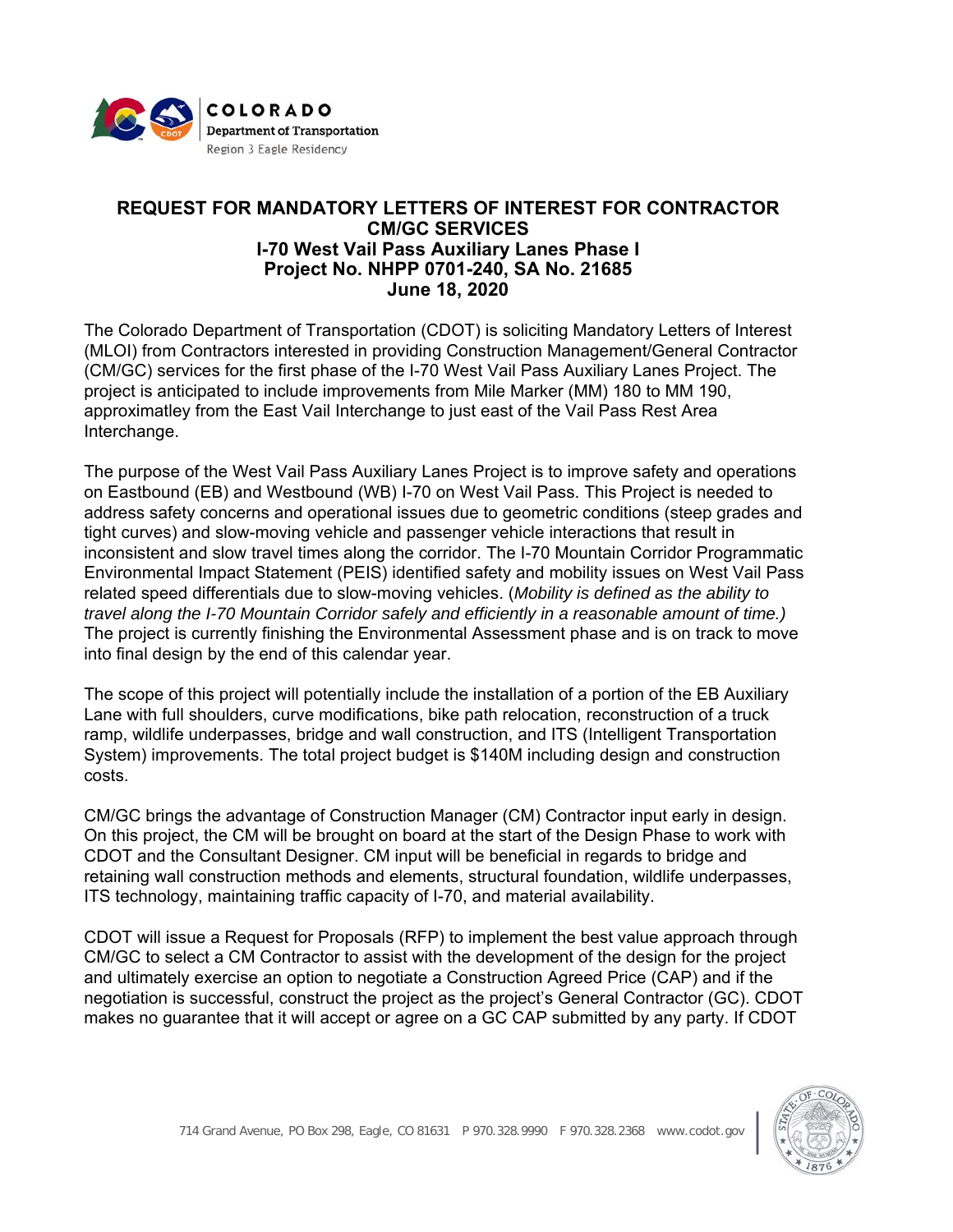successfully negotiates, agrees on, and accepts a GC CAP, payment for the construction of the project will be based on the negotiated and accepeted GC CAP which includes, but is not limited to, a Schedule of Bid Items as per the Standard Specifications for Road and Bridge Construction.

The project has the following goals:

- Safety Improve and maintain a safe travel corridor by minimizing crashes and mitigating other safety concerns;
- Operations Address roadway operations to improve travel reliability for all road users with a modern highway system;
- Corridor Character & Aesthetics Maintain the surrounding wilderness and visual and historic resources of the project corridor and minimize impacts to nearby residents and businesses;
- Enhanced Environment Minimize impacts to environmental resources and identify opportunities to enhance the high-quality natural environment of the corridor;
- Recreation Provide access for all residents and visitors to recreational opportunities;
- Collaborative Decision Making Uphold commitments from the I-70 Mountain Corridor Record of Decision and utilize partnerships with stakeholders to reach decisions;
- Implementability Identify a preferred alternative that can be funded and constructed in phases;
- Sustainability Implement a solution that is effective to maintain and will meet the needs now and into the future; and
- Commit to the CM/GC process.

Issuance of the RFP is anticipated on July 10, 2020. CDOT must receive the MLOI no later than **July 9, 2020, 12:00pm, noon. In order to submit a proposal in response to the RFP** your firm must submit an MLOI to CDOT. MLOIs should be sent by email to the CDOT CM/GC Project Manager.

Please address all MLOIs to:

Matt Figgs, PE I-70 West Vail Pass Auxiliary Lanes Phase I, CM/GC Project Manager Project No. NHPP 0701-240 Email: matthew.figgs@state.co.us

Please include in your MLOI the name of your firm's single point of contact for this project, address, phone number, and email address. If you had previously submitted an LOI for this project in response to the Request for Letters of Interest posted on April 3, 2020, **you must submit a new letter in order to submit a proposal in response to the RFP.**